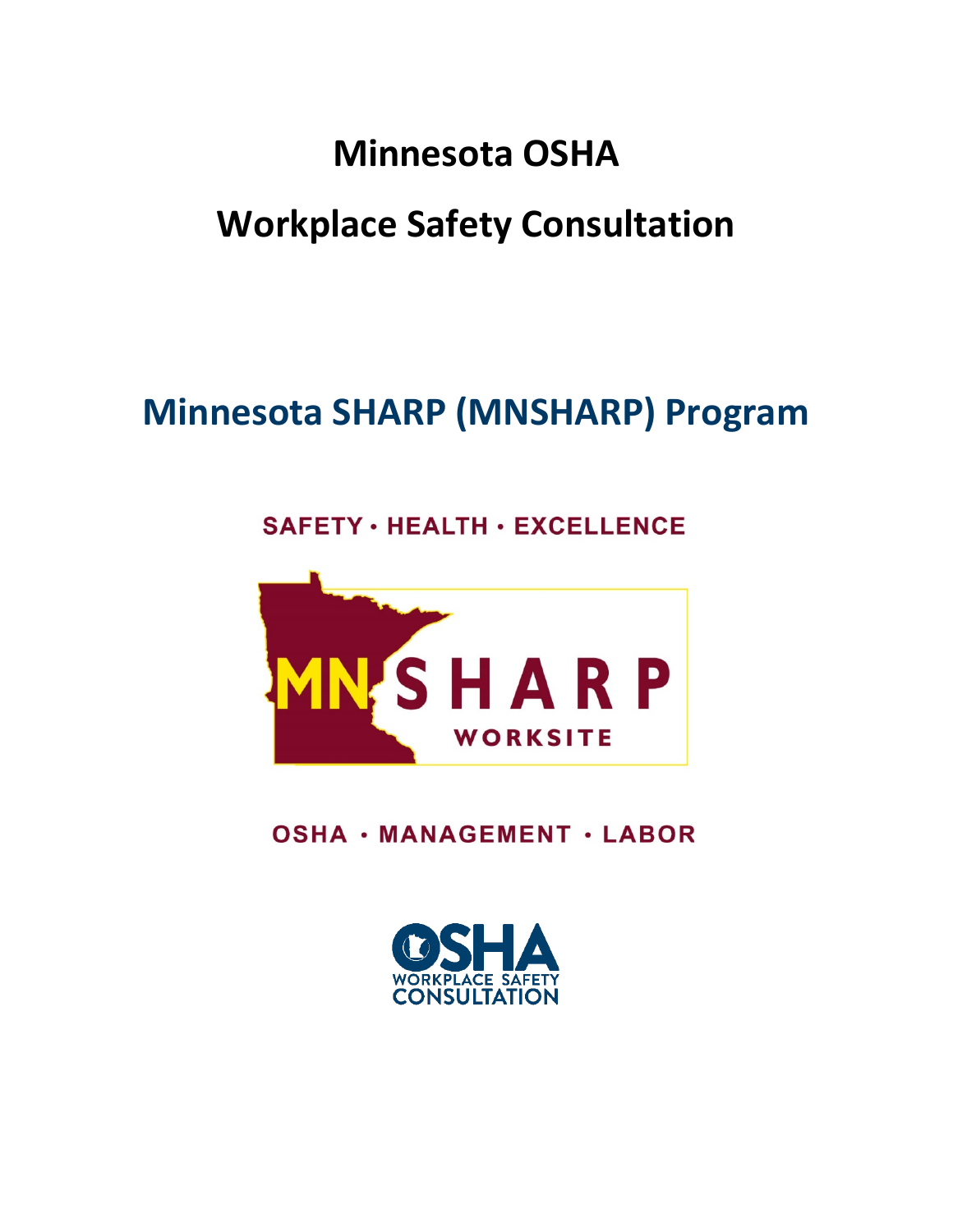### **Introduction**

The U.S. Department of Labor's Occupational Safety and Health Administration (OSHA), encourages small, high-hazard employers to operate exemplary safety and health management systems by offering participation in recognition and exemption programs. The federal recognition and exemption program is known as the Safety and Health Achievement Recognition Program (SHARP). Programs operating in states with approved state plans may be known by other names, but the term SHARP is used here to refer to the basic minimum requirements of any recognition and exemption program run by an OSHA Consultation Project, regardless of whether it is under state or federal jurisdiction. The Minnesota program is the Minnesota Safety and Health Achievement Recognition Program (MNSHARP).

MNSHARP is geared to small, high-hazard workplaces. Participation at the standard level is open to employers with fixed worksites of 250 employees or fewer. If you manage multiple sites, you can participate if you have a total workforce of no more than 500 employees nationwide. Each site will be evaluated and approved individually.

If you qualify for MNSHARP participation, you will be part of a select group of employers that voluntarily take the steps needed to ensure their employees' safety and health. Minnesota OSHA (MNOSHA) is confident you will discover, by developing the well-managed safety and health program that is the basis of MNSHARP, you will not only protect your workers from injuries and illnesses, but will also reduce workers' compensation costs, improve employee morale and increase worksite productivity. These are the kinds of successes worksites across the nation have experienced. To help you, the MNOSHA Workplace Safety Consultation (WSC) unit will provide free guidance and technical assistance.

### **Safety and Health Achievement Recognition Program (SHARP)**

Employers that meet all of the eligibility criteria and ongoing program requirements outlined below may be removed from OSHA's programmed inspection schedule for a period of not less than one year.

- 1. **Employer's eligibility** To be considered for participation in SHARP, an employer must:
	- a. Employ not more than 250 employees at the site and not more than 500 at all sites corporationwide.
	- b. Employer is in an industry that is on OSHA's high-hazard list or a supplemental high-hazard list approved by the director of federal-state operations or be on any national, state or locally approved special-emphasis program list.
	- c. Be a single, fixed worksite. Multiple worksites under common control must be evaluated and approved separately. Employers at mobile worksites such as logging, long shoring, construction, etc., may not participate in SHARP.
	- d. Have at least one year of operating history, to have established a days away restricted transfer (DART) rate and total case incident rate (TCIR). See Appendices A and B for rate calculation formulas.

MNOSHA Workplace Safety Consultation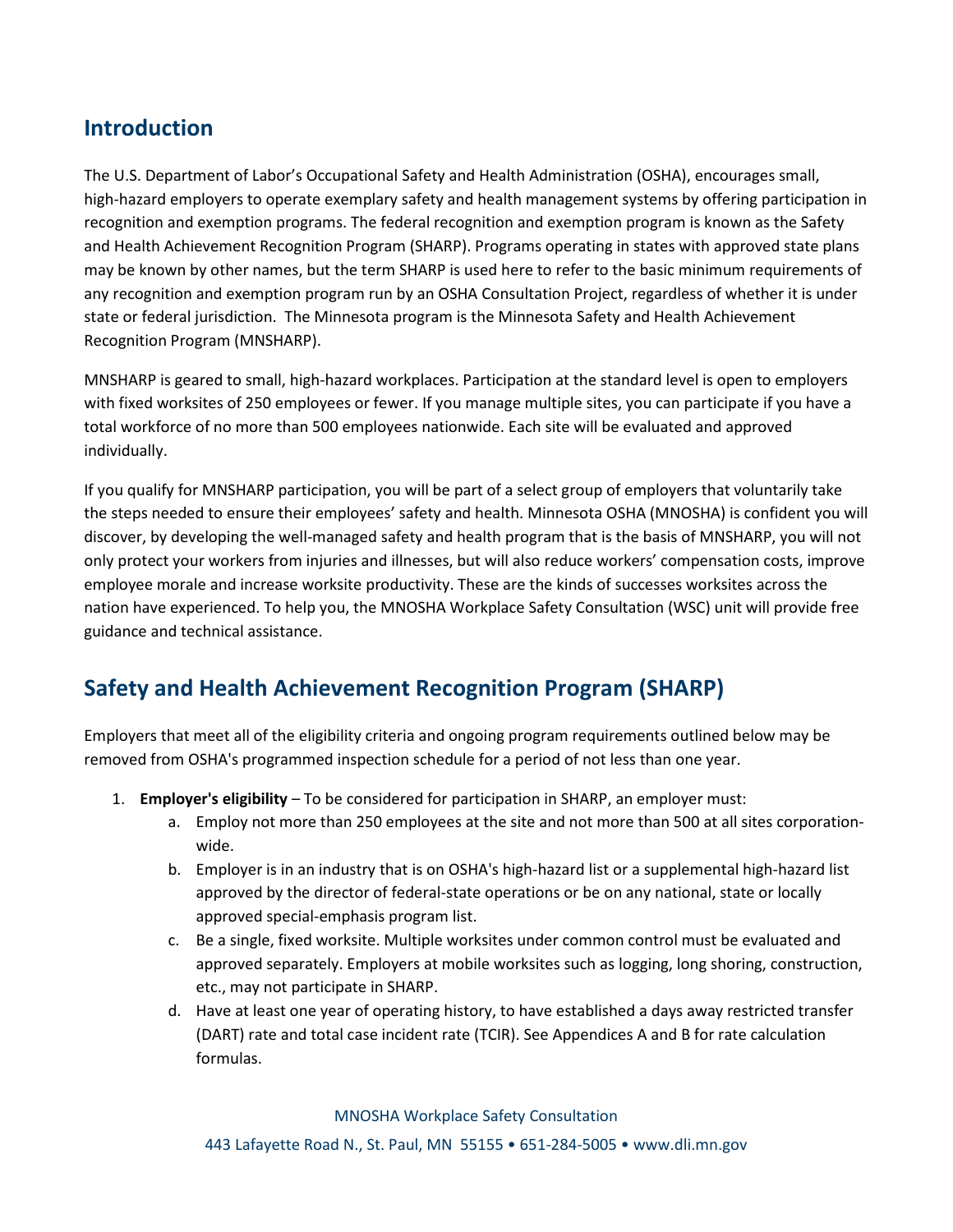- e. Have reduced the DART rate and TCIR at the worksite to below the industry average. See Appendices A and B for rate calculation formulas.
- 2. **Program requirements** Employers requesting consideration for SHARP must:
	- a. Request a full-service, comprehensive visit and correct all hazards (serious and other-thanserious) identified by the consultant.
	- b. Have implemented and now maintain a safety and health management system addressing, at a minimum, the major elements of the 1989 Safety and Health Program Management Guidelines. Although a written safety and health management system as described in the 1989 guidelines is not a requirement for participation in SHARP, OSHA strongly recommends it.
	- c. Score at least a "2" on all 50 basic attributes of the Safety and Health Program Assessment Worksheet (revised OSHA Form 33).
	- d. Agree to notify the consultation project manager prior to making any changes in working conditions or work processes that might introduce new hazards into the workplace.
- 3. **Employers with existing exemplary programs** If an employer has already satisfied all SHARP participation criteria described in paragraphs 1 and 2 above, the consultation project manager may recommend the site for final approval.
- 4. **Safety and health consultant responsibilities**
	- a. Verification of employer's eligibility The safety and health consultant must ensure the employer satisfies all SHARP participation criteria as described in paragraphs A and B above and that all elements of an effective safety and health management system are fully operational.
		- i. If hazards are found during the on-site evaluation, the safety and health consultant must be confident that the safety and health management system will still operate effectively. If the hazards found reflect deficiencies in the safety and health management system, the site cannot be recommended for SHARP approval until the deficiencies have been corrected and the consultant is confident the system will operate effectively.
	- b. Submission of SHARP requests for approval After ensuring the employer has met all requirements above, the consultation project manager must obtain a signed letter from the employer requesting SHARP approval. The consultation project manager must then submit the employer's request to the Workplace Safety Consultation director with the following:
		- i. The MNSHARP Team recommendation for SHARP approval.
		- ii. The site's DART rate, TCIR and the national averages for that industry.
		- iii. The SHARP log, including the date and type of each consultation visit conducted during the time the employer was working toward SHARP approval.
		- iv. A copy of the completed Safety and Health Program Assessment Worksheet (revised OSHA Form 33) for safety and health visits.
	- c. Notification of approval If the SHARP request is approved, the consultation director must inform the employer that the exemption period will extend for a period of one year from the date of issuance of the certificate of recognition.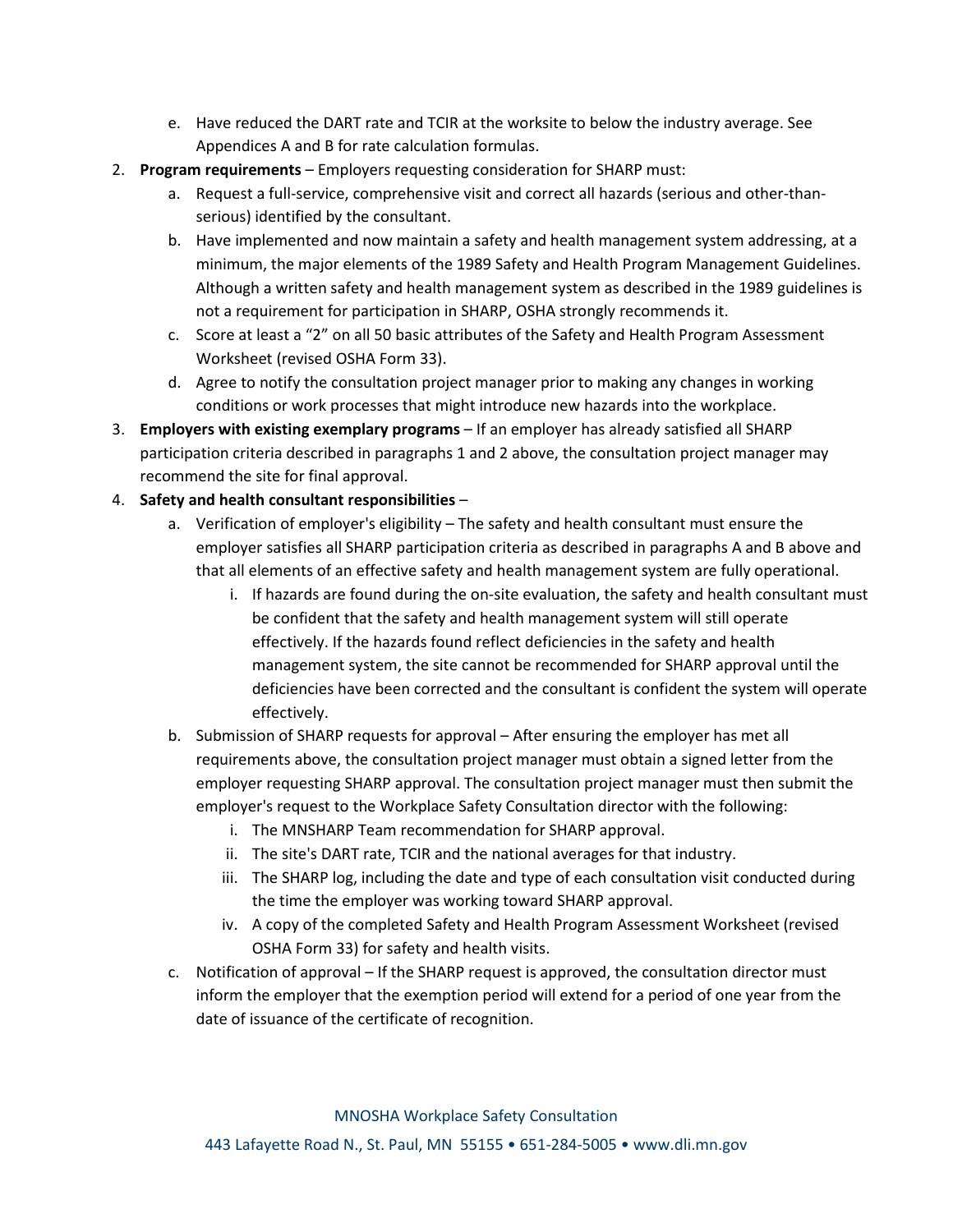- 5. **Workplace Safety Consultation director responsibilities** Upon receipt of written verification that the employer has met all of the SHARP requirements, the consultation director must:
	- a. Provide a copy of the SHARP certificate to the employer, including the company's name, location and period of exemption.
	- b. Notify the appropriate OSHA area director, so the company can be removed from the OSHA general programmed inspection schedule for the approved exemption period, which begins on the date the Department of Labor and Industry commissioner approves the employer's participation in SHARP.
	- c. Provide a copy of the SHARP certificate and a copy of the transmittal letter to the safety and health consultants for the case file.
	- d. Notify the national office via the consultation project officer's monthly update.
- 6. **Exemption period** The initial exemption period is one year. The renewal exemption period is one or two years, based on the recommendation of the consultation team.

### 7. **Changes that may affect a SHARP employer's eligibility** –

- a. Relocation Employers planning to relocate their facilities must notify the consultation project manager 60 days in advance of the move; a consultant must visit the new site within 30 days after the new site becomes operational to ensure the safety and health management system is in place. If this is not the case, the consultation project manager must ask the employer to withdraw from the program.
- b. Change in ownership Whenever ownership or major organizational changes occur that may impact the safety and health management system, the safety and health consultant must discuss the changes with the employer and schedule an on-site visit, if necessary.
- 8. **Inspections at SHARP sites** The following types of incidents trigger inspections at SHARP sites:
	- a. Imminent danger
	- b. Fatality or catastrophe
	- c. Formal complaints
	- d. Follow-up of previously cited violations that have not become final orders
- 9. **Fatalities or catastrophes at a SHARP site** In the case of a fatality or catastrophe at a SHARP site, the employer must notify the OSHA area office within eight hours of the incident. The area director must notify the consultation director as soon as possible after notification of the incident. Until all citations have been issued, consultation personnel must not discuss with the employer any issues related to the fatality or catastrophe. After all citations have been issued, the consultation director must evaluate the SHARP status of the worksite using the following criteria:
	- a. If no citation is issued, an on-site visit must be conducted to ensure all elements of the safety and health program are still effective.
	- b. If a serious or repeat citation is issued, a consultant must conduct an on-site visit to ensure the safety and health management system is operating effectively.
		- i. If the consultant believes there is a connection between a serious citation and reduced effectiveness of the safety and health management system, the consultation director must recommend that the SHARP employer withdraw from the program.

### MNOSHA Workplace Safety Consultation

443 Lafayette Road N., St. Paul, MN 55155 • 651-284-5005 • www.dli.mn.gov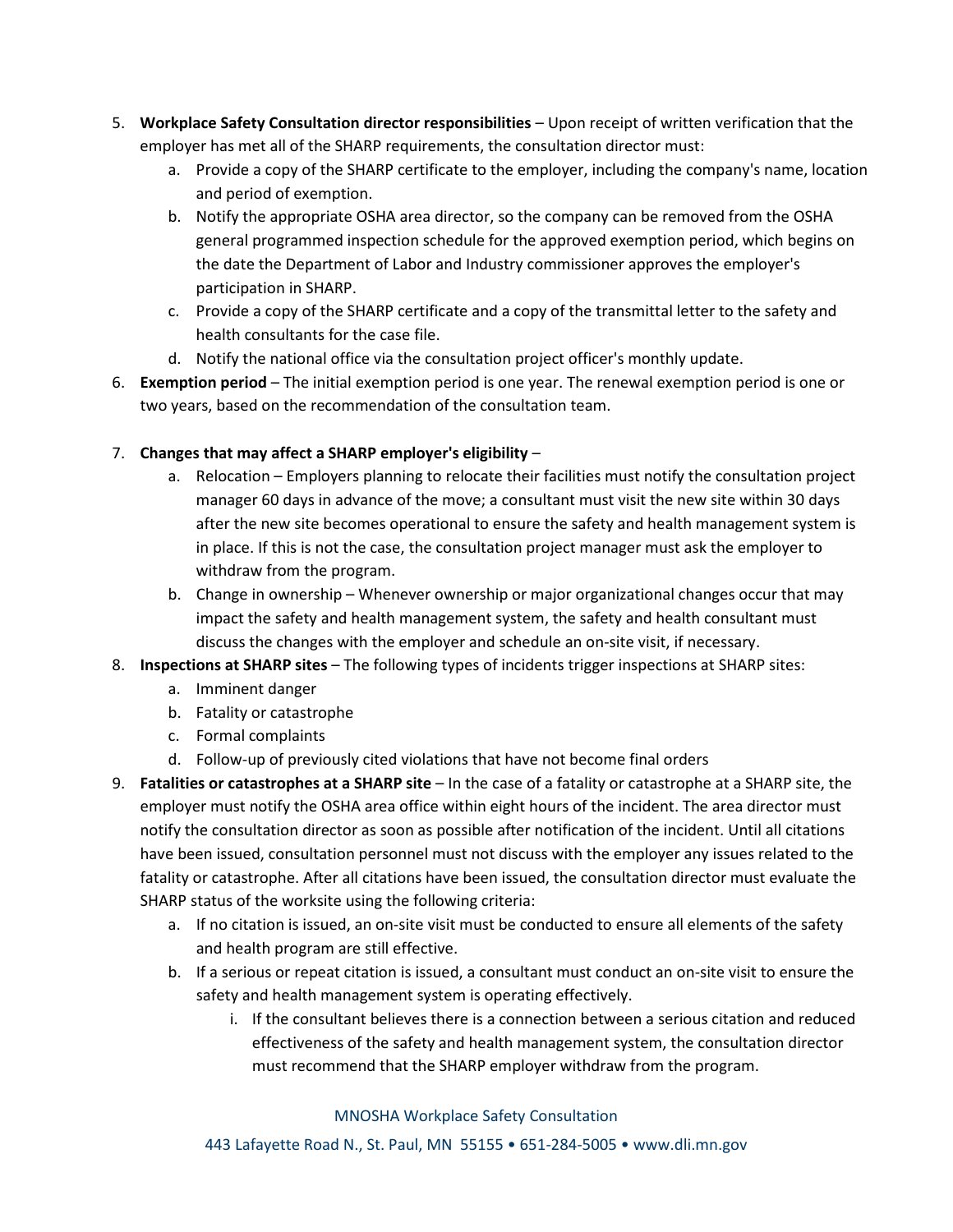- ii. If the consultant believes there is no connection, the employer must be counseled about how to prevent a recurrence.
- c. If a willful citation is issued or there is evidence the site's application or annual self-evaluations were falsified, the employer must be asked to withdraw from the program. If the employer does not withdraw voluntarily within five working days, participation must be terminated. The employer may re-apply 12 months after withdrawal or termination.
- 10. **Renewal requirements** Employers at SHARP sites must apply for renewal during the last quarter of the exemption period. The consultation director may authorize the employer to submit a written request for SHARP renewal and then follow the steps under paragraph D above, provided the following steps have been taken:
	- a. The consultation director must provide a full-service, comprehensive visit to ensure the safety and health management system has been effectively maintained or improved.
	- b. The employer must continue to meet all eligibility criteria and program requirements described in paragraphs A and B above, and the site's injury and illness data must be calculated using the multi-year method described in Appendices A and B.
	- c. As a condition of receiving a two-year exemption period upon qualifying for renewal of SHARP status, the employer must agree to conduct an interim-year self-evaluation and submit a written report based on the required elements of the 1989 Safety and Health Program Management Guidelines and includes OSHA 300 log data. See Appendix F for a template for this report.
- 11. **Failure to maintain program requirements** If an employer fails to maintain the participation criteria outlined in this chapter, the consultation director should give the employer the opportunity to voluntarily withdraw from the program.
- 12. **Voluntary withdrawal from the program** Any approved SHARP participant may withdraw at any time. Withdrawal may occur as a result of a plant closing, economic difficulty, a change in management or at the request of the consultation director. To withdraw, the employer must send a letter explaining the withdrawal and return the SHARP certificate to the consultation director. The withdrawal is effective immediately upon receipt of the letter. The consultation director must request that the Department of Labor and Industry commissioner approve the employer's withdrawal from SHARP.
- 13. **Termination** If an employer fails to maintain the participation criteria outlined in this chapter and refuses the opportunity to voluntarily withdraw from the program, the consultation director must request that the Department of Labor and Industry commissioner terminate the employer's participation in SHARP. The employer and the area office must be notified in writing when SHARP participation is terminated. The written notice must contain the reason(s) for termination and outline the requirements for re-entry into the program.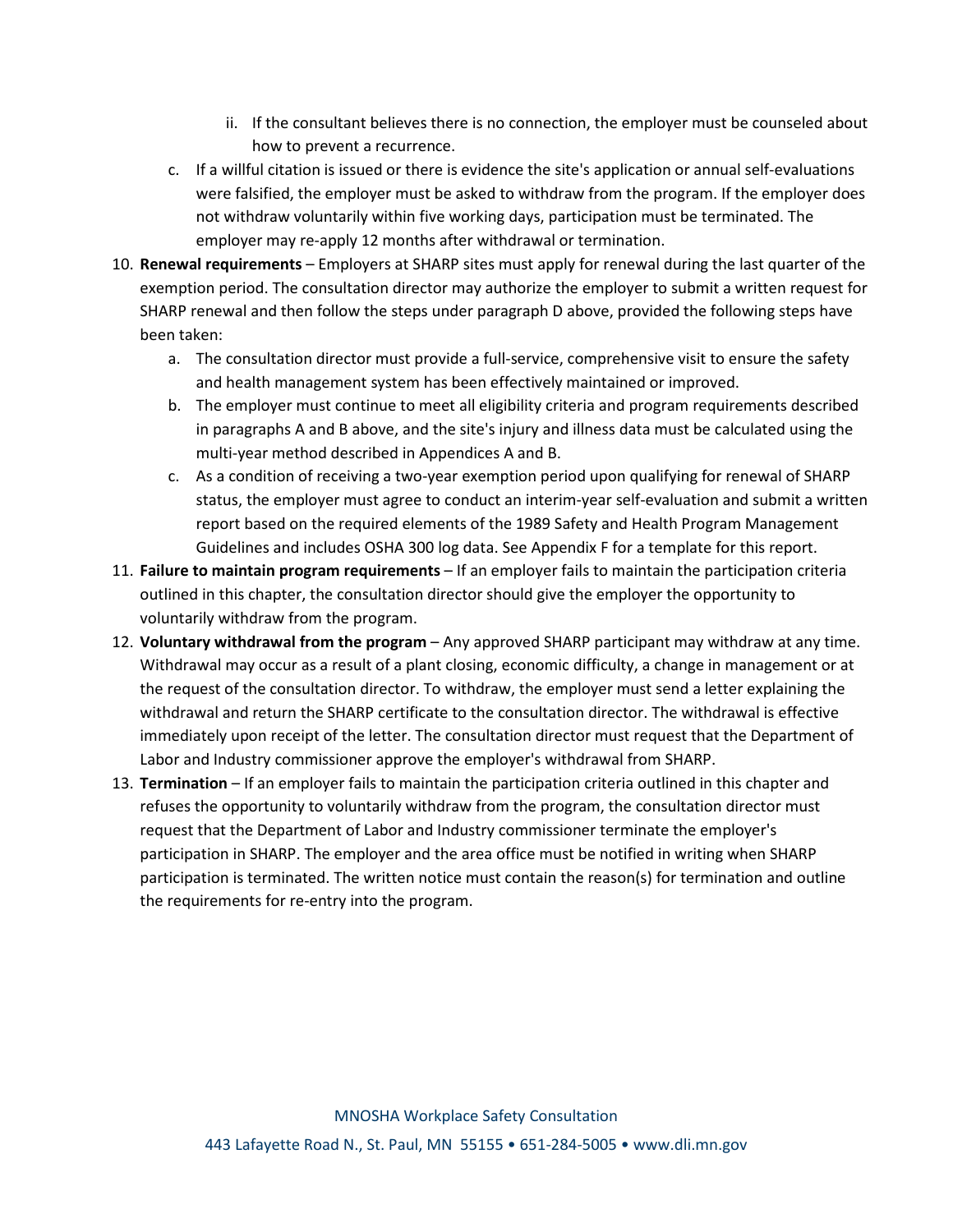### **Inspection deferral status**

An employer that meets all of the eligibility requirements for SHARP, corrects all hazards identified during the consultation visit and shows reasonable promise of achieving milestones and time frames agreed upon with the consultant may be granted inspection deferral. The deferral time frame recommended by the consultation director, including extensions, must not exceed a total of 18 months from the expiration of the correction due date(s). All of the following criteria must be met prior to granting an inspection deferral.

### A. **Employer's obligations and employees' rights** – The employer must:

- a. Post the list of hazards identified by the consultant.
- b. Provide information about all serious hazards identified by the consultant to employees and inform employees when hazards are corrected.
- c. Correct all hazards identified by consultants.
- d. Show evidence of having the foundation of a safety and health management system.
- e. Implement the action plan developed by the consultant outlining the necessary achievements and time frames required for the employer to achieve SHARP status. The employer must provide progress reports to the consultation director.
- f. Post a letter from the WSC director approving inspection deferral status. At sites having recognized employee representatives, the employer must notify the employee representative(s) of the employer's intention to participate in SHARP and involve the recognized employee representative in the process.
- g. Agree to a full-service, comprehensive visit at the end of the deferral period, which initiates the SHARP application process.
- h. Agree to notify the consultation director prior to making any changes in working conditions or work processes that might introduce new hazards into the workplace.
- i. Involve employees in the safety and health management system, including the implementation of the action plan.
- j. Be capable of reducing the site's DART rate and TCIR to below the industry national average within the deferral period.
- B. **Safety and health consultant responsibilities** The safety and health consultant must:
	- a. Conduct a follow-up on-site visit to verify correction of all serious hazards and compliance with requirements to post the list of hazards and other employee information requirements.
	- b. Develop and negotiate an action plan to be implemented by the employer. The action plan must outline a goal, a recommended method of correction and an expected completion date for each attribute of the Safety and Health Program Assessment Worksheet (revised OSHA Form 33) that received a rating of less than two. The consultant should refer to the requirements of the 1989 Safety and Health Program Management Guidelines as needed to develop the action plan. See Appendix E for an action plan template.
	- c. Determine if the employer is capable of meeting all SHARP requirements within the deferral period, including DART rate and TCIR requirements.
	- d. Provide a signed notice of intent to participate in SHARP, to be posted by the employer. If, at a site having a recognized employee representative, an employee representative objects to the

### MNOSHA Workplace Safety Consultation

443 Lafayette Road N., St. Paul, MN 55155 • 651-284-5005 • www.dli.mn.gov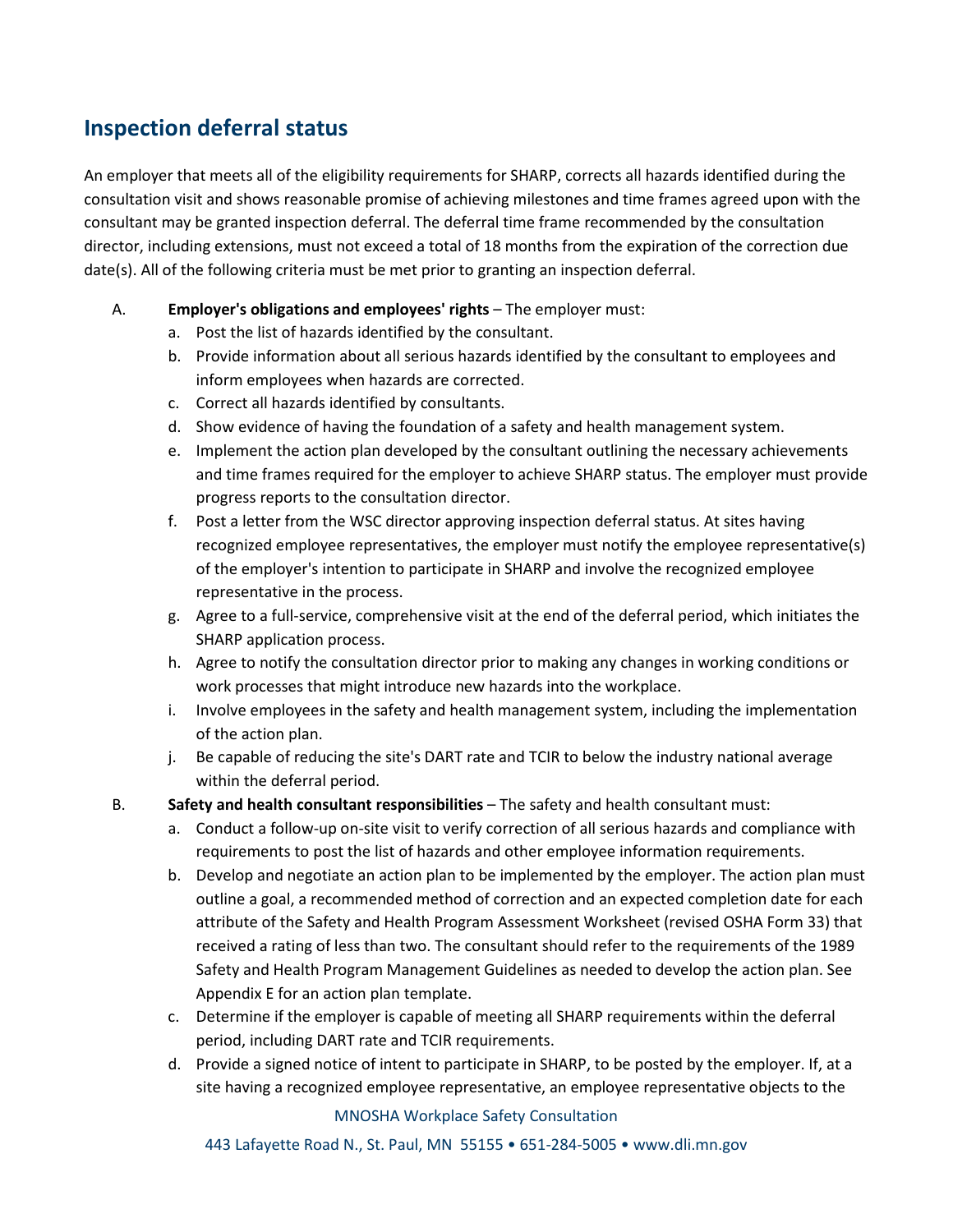site's involvement in SHARP, the consultant must advise the employer that the application cannot go forward until labor and management agree on the issue.

- e. Recommend a deferral period (not to exceed a total of 18 months, including extensions, from the end of the correction due dates) to the WSC director.
- f. Request that the WSC director terminate the employer's inspection deferral status, if the employer does not meet the program requirements.

### C. **WSC director responsibilities** –

- a. Inspection deferral The WSC director may grant an inspection deferral for the period recommended by the consultant and notify the appropriate area office of the deferral. Prior to granting a deferral, the WSC director must ensure:
	- i. The DART rate and TCIR requirements have been met or are likely to be met.
	- ii. The employer has the foundation of a safety and health management system.
	- iii. The action plan adequately outlines the goal, recommended method of correction and an expected completion date for each attribute of the Safety and Health Program Assessment Worksheet (revised OSHA Form 33) that received a rating of less than two.
- b. Termination of deferral The WSC director must notify the employer and the area office in writing when an employer's inspection deferral status is terminated. The letter must contain the reason(s) for termination and outline the requirements for re-entry into the program.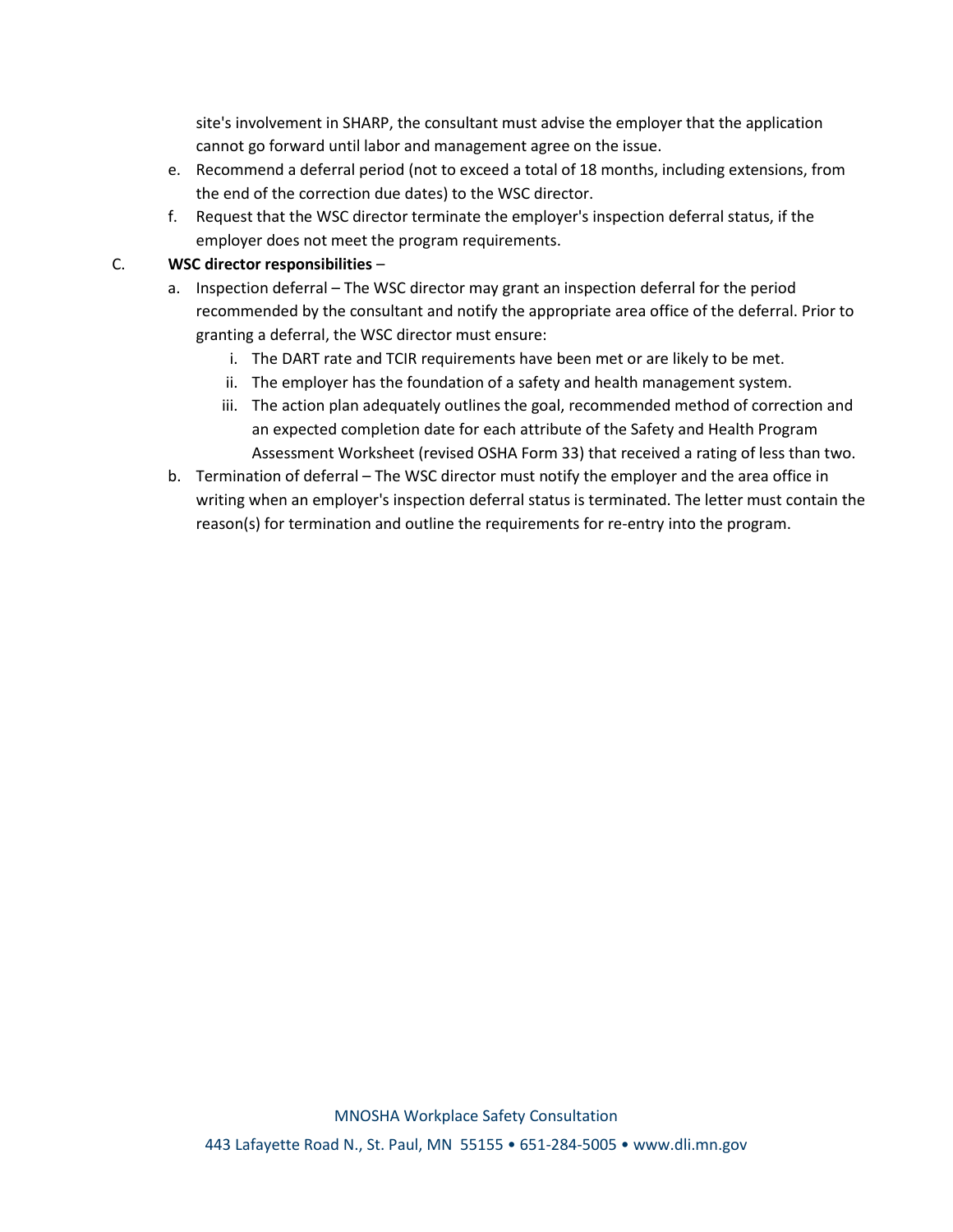### **Appendix A**

### **Days away restricted transfer (DART) rate**

The annual DART rate is calculated according to the following formula:

DART rate  $=$  Total # of recordable injuries and illnesses x 200,000 # of employee hours worked

Where:

- # of recordable injuries and illnesses = sum of column H and column I from the OSHA 300 log in the reference year.
- # of employee hours worked = sum of employee hours worked in the reference year.
- 200,000 = base for 100 full-time workers working 40 hours a week, 50 weeks a year.

### **Sample one-year DART rate calculation:**

In calculating the DART rate of an establishment scheduled for inspection in October 2001, injury and illness cases and employment data for the preceding calendar-year is used.

# of DARTs in 2000 = 5

# of workers employed in 2000 = 54

# of employee hours in 2000 = 54 workers x 40 hours x 50 weeks = 108,000

| DART rate | = | 5 x 200,000 |
|-----------|---|-------------|
|           |   | 108,000     |

- $=$  1,000,000 108,000
- = 9.26 (rounded to 9.3)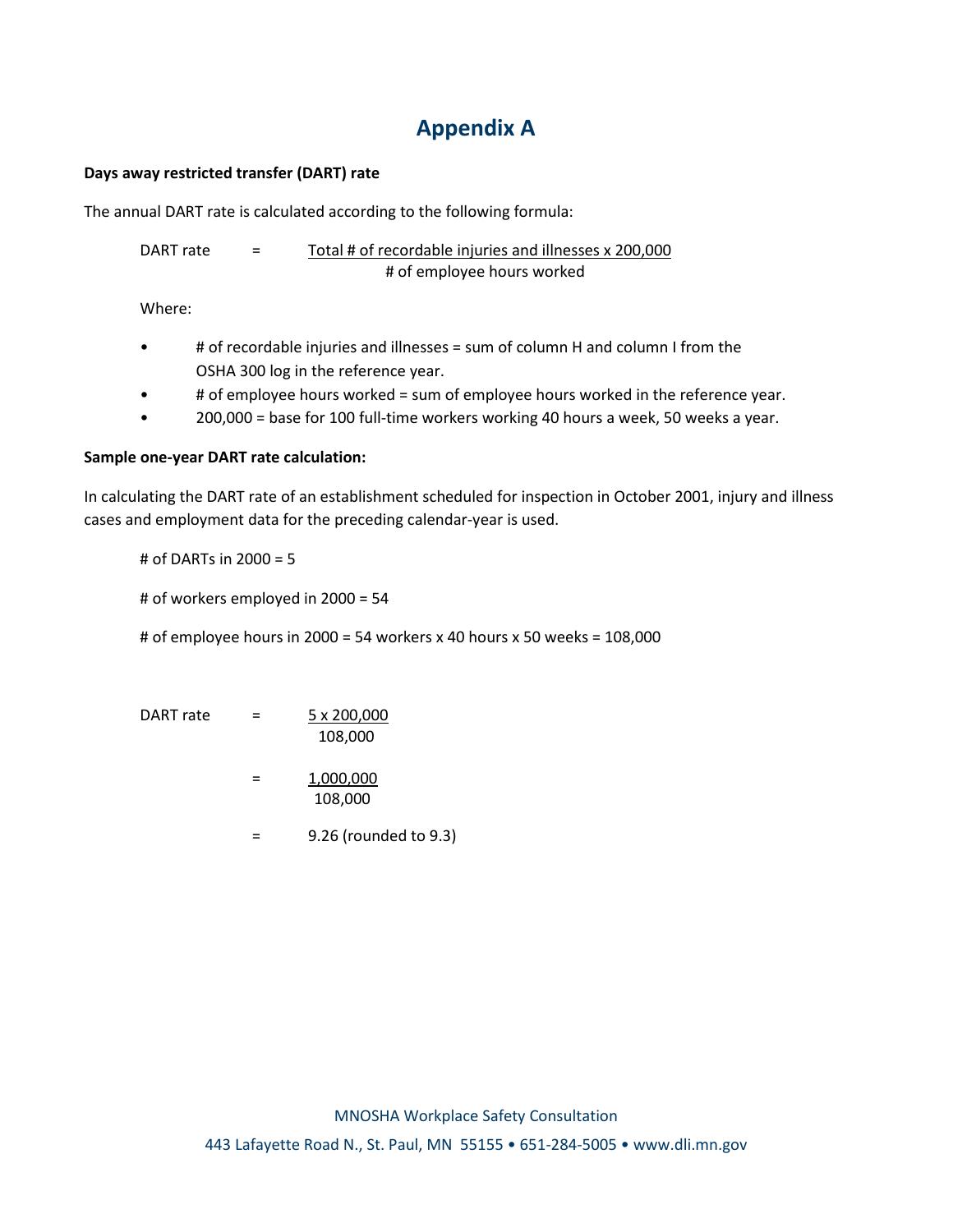### **Sample two-year DART rate calculation:**

An establishment scheduled for inspection in October 2002, employed an average of 50 workers in 2001 and 54 workers in 2000. The injury and illness cases and employment data for the two preceding calendar-years will be used.

# of DARTs in 2000 = 5 # of DARTs in  $2001 = 6$ # of employee hours worked in 2000 = 108,000 # of employee hours worked in 2001 = 100,000

Two-year DART rate =

5  $=$  (year 1 # DART) + 6 (year 2 # DART) x 200,000 108,000 (year 1 # employee hours worked) + 100,000 (year 2 # employee hours worked)

> $=$   $(5 + 6) \times 200,000$ 108,000 + 100,000

```
= 2,200,000 208,000
```
= 10.58 (rounded to 10.6)

### **Three-year DART rate calculation:**

When determining the rate for an employer that has been in MNSHARP for two or more years, calculate the DART rate as in the two-year sample above, but include the third year data.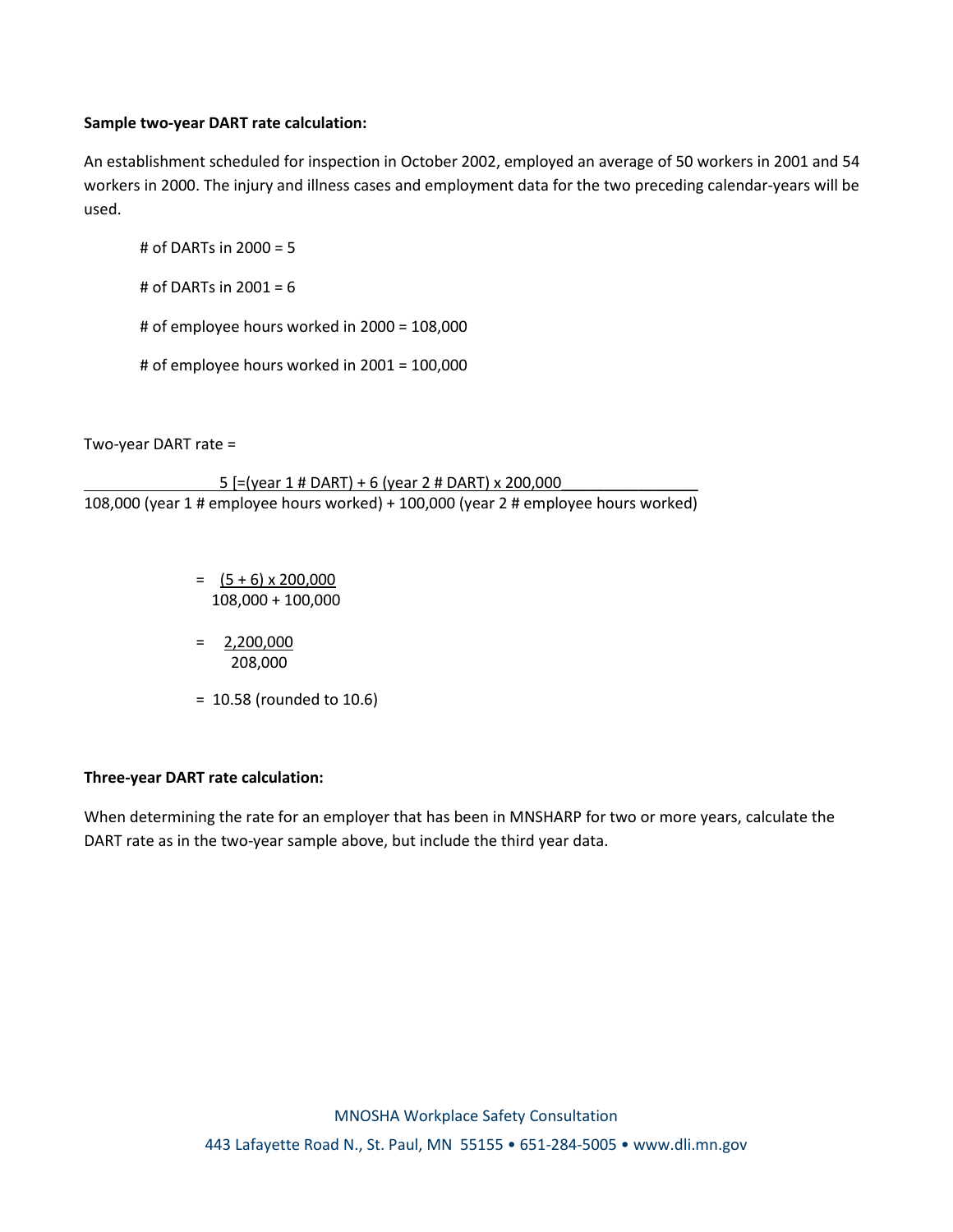### **Appendix B**

### **Total recordable case incident rate (TCIR)**

The total recordable case incident rate (TCIR) is the rate of total nonfatal injuries and illnesses for the calendaryear reviewed. The TCIR is compared to the rate in the column of total cases that most precisely corresponds to the standard industrial classification (SIC) code of the site under review. The column of total cases is found in the table of incidence rates as reported in the annual BLS data about occupational injuries and illnesses.

The **annual TCIR** is calculated according to the following formula:

TCIR  $=$  (# of recordable injuries + # of recordable illnesses) x 200,000 # of employee hours worked

Where:

- # of recordable injuries + # of recordable illnesses = sum of columns G, H, I and J from the OSHA 300 log in the reference year.
- # of employee hours worked = sum of employee hours worked in the reference year.
- 200,000 = base for 100 full-time workers working 40 hours a week, 50 weeks a year.

### **Sample one-year TCIR calculation:**

An establishment scheduled for inspection in October 2001, employed an average of 54 workers in 2000. Therefore, injury and illness cases and employment data for the preceding calendar-year will be used.

# of recordable injuries = 9

# of recordable illnesses = 4

# of employee hours worked in 1998 = 54 workers x 40 hours x 50 weeks = 108,000

| TCIR | = | $(9 + 4) \times 200,000$ |
|------|---|--------------------------|
|      |   | 108,000                  |

- $=$  2,600,000 108,000
- = 24.07 (rounded to 24.1)

MNOSHA Workplace Safety Consultation

443 Lafayette Road N., St. Paul, MN 55155 • 651-284-5005 • www.dli.mn.gov